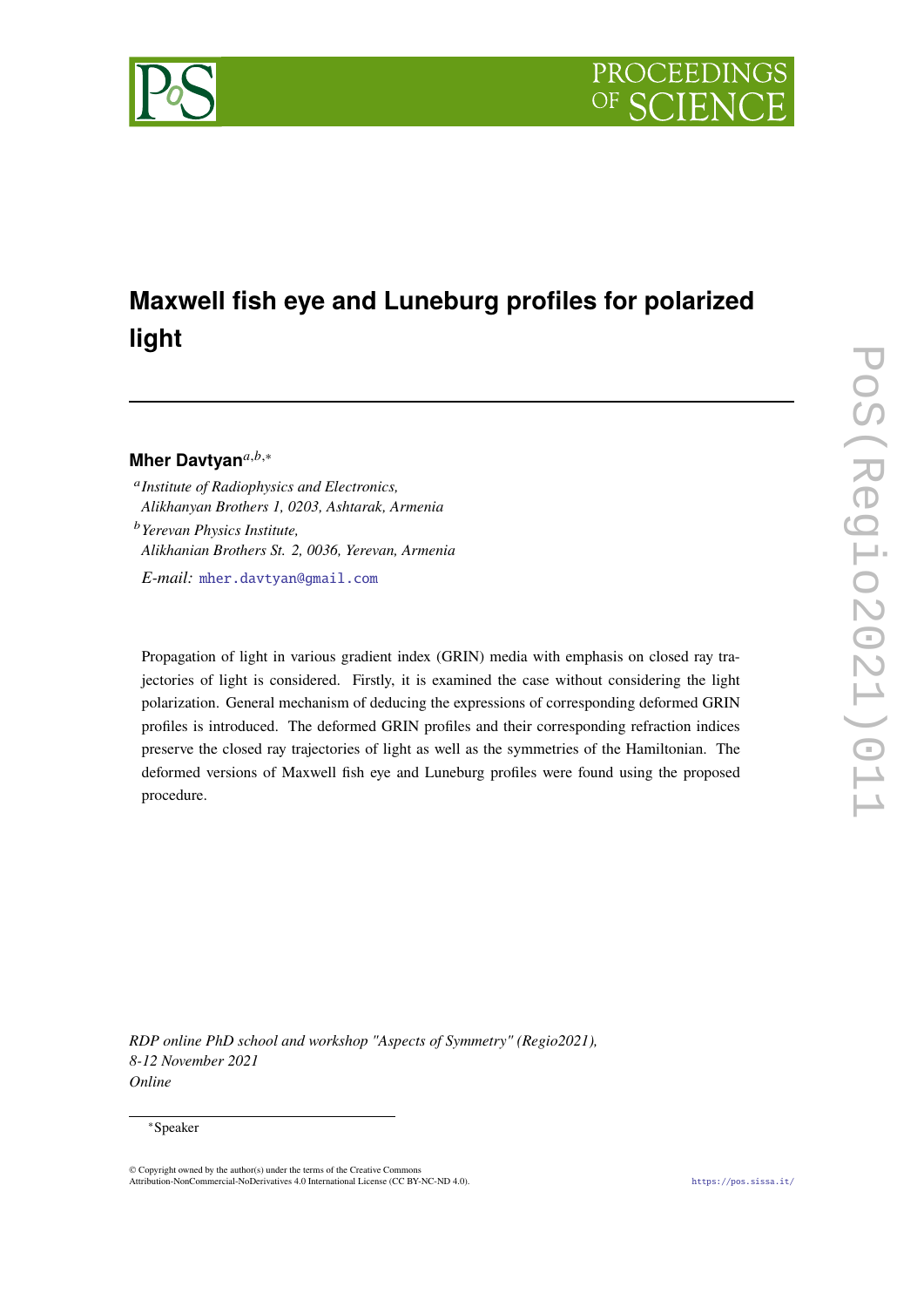#### **1. Introduction**

In order to describe the propagation of light in various media the Fermat principle or the minimal action principle states

<span id="page-1-3"></span>
$$
S_{Fermat} = \frac{1}{\lambda_0} \int dl, \qquad dl := n(\mathbf{r}) |d\mathbf{r}/d\tau| d\tau \tag{1}
$$

where  $n(\mathbf{r})$  is the refraction index, and  $\lambda_0$  is the wavelength in vacuum. This is the action of the system on the three-dimensional curved space that has the "optical metrics" of Euclidean signature (see. [\[1\]](#page-7-0))

$$
dl^2 = n^2(\mathbf{r})d\mathbf{r} \cdot d\mathbf{r} \tag{2}
$$

Therefore, the symmetries of the system in a certain medium coincide with the symmetries of the optical metrics of that particular medium. In systems with maximal number of functionally independent integrals of motion  $(2N - 1)$  integrals for N-dimensional system), all the trajectories of the system appear to be closed. Closeness of the trajectories makes such profiles highly relevant in the study of cloaking and perfect imaging phenomena. The most well-known profile of this sort is the so-called "Maxwell fish eye" profile which is defined by the metrics of sphere or the upper/lower sheet of the two-sheet hyperboloid

<span id="page-1-0"></span>
$$
n_{Mfe}(\mathbf{r}) = \frac{n_0}{|1 + \kappa \mathbf{r}^2|}, \qquad \kappa = \pm \frac{1}{4r_0^2}
$$
 (3)

where plus/minus sign in the expression for  $\kappa$  corresponds to the sphere/pseudosphere with the radius  $r_0$ , and  $n_0 > 0$ . Apart from applications in cloaking and perfect imaging phenomena [\[2–](#page-7-1) [4\]](#page-7-2), Maxwell fish eye is a common profile in quantum optics with single atoms and photons [\[6\]](#page-8-0), optical resonators [\[7\]](#page-8-1), discrete spectrum radiation [\[5\]](#page-8-2) etc. Moreover, there are many experimental implementations of the Maxwell fish eye lenses [\[8](#page-8-3)[–10\]](#page-8-4).

Another well-known example of a spherically symmetric GRIN medium is the Luneburg lens

<span id="page-1-2"></span>
$$
n_{Lun}(\mathbf{r}) = n_0 \sqrt{2 - \left(\frac{\mathbf{r}}{r_0}\right)^2}.
$$
 (4)

Note that the refractive index of the medium decreases from  $n_0\sqrt{2}$  at its center to  $n_0$  at its surface.

In this paper, following [\[18\]](#page-8-5) the Hamiltonian formalism for the polarized light propagating in optical medium is presented. Then, a general scheme of the deformation of isotropic refraction index profiles is introduced. It allows us to restore the initial symmetries of the system after one takes the light polarization into consideration. The deformed Maxwell Fish eye profile has the following form

<span id="page-1-1"></span>
$$
n_{Mfe}^{s}(\mathbf{r}) = \frac{n_{Mfe}(\mathbf{r})}{2} \left( 1 + \sqrt{1 - \frac{4\kappa s^2 \lambda_0^2}{n_0} \frac{1}{n_{Mfe}(\mathbf{r})}} \right),\tag{5}
$$

where  $n_{Mfe}(\mathbf{r})$  is original Maxwell fish eye profile given by [\(3\)](#page-1-0), and *s* is the polarization of light. For the linearly/circularly polarized we respectively have  $s = 0/1$ . Proposed deformation restores all the symmetries of the optical Hamiltonian with Maxwell fish eye profile which were broken after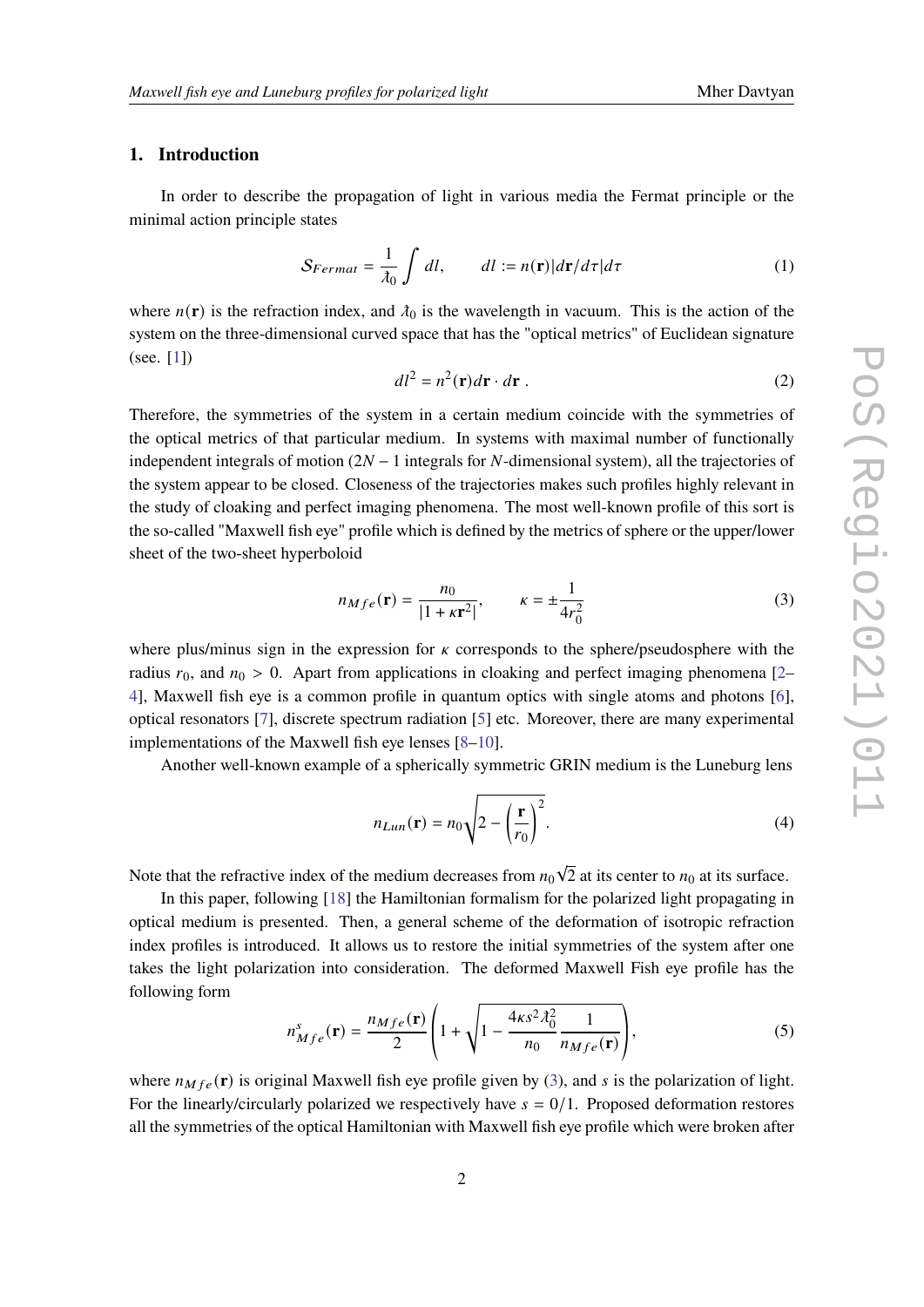the inclusion of polarization.

Using similar procedures it is shown that the deformed profile corresponding to the Luneburg refractive profile has the following form

<span id="page-2-0"></span>
$$
n_{Lun}^s(\mathbf{r}) = \sqrt{\frac{1}{2} \left( n_{Lun}^2 + \sqrt{n_{Lun}^4 - \frac{4s^2 n_0^2}{r_0^2}} \right)}.
$$
 (6)

In fact, when  $s \to 0$ , the deformed profiles [\(5\)](#page-1-1) and [\(6\)](#page-2-0) revert back to their corresponding spinless expressions [\(3\)](#page-1-0) and [\(4\)](#page-1-2) respectively. In addition, the general form for deducing the deformations of isotropic profiles is presented.

The paper is organized as follows. In the Second section, Hamiltonian formulation of the geometric optical system given by the action [\(1\)](#page-1-3) is presented. The Hamiltonian formalism for the polarized light propagating in optical medium is formulated and a general mechanism of deducing the deformation of isotropic refraction index profiles is proposed. In addition, a general compact formula which describes the proposed mechanism is introduced. The duality between the Maxwell fish eye and Coulomb profiles is presented in the *Third* section. In the *Fourth* section, applying the proposed scheme, the duality between Lunerburg lens and the the potential of the harmonic oscillator is illustrated. Moreover, the deformation of the Luneburg profile is explicitly found. In the *final* section several concluding remarks are presented. Through the text the following notations are used:  $r := |\mathbf{r}|, \mathbf{r} := (x_1, x_2, x_3), \mathbf{p} := (p_1, p_2, p_3), p := |\mathbf{p}|.$ 

#### **2. Hamiltonian formalism**

Due to reparametrization-invariance of the action [\(1\)](#page-1-3), the Hamiltonian constructed by the standard Legendre transformation is identically zero. However, the constraint between momenta and coordinates appears there

<span id="page-2-1"></span>
$$
\Phi := \frac{\mathbf{p}^2}{n^2(\mathbf{r})} - \lambda_0^{-2} = 0.
$$
 (7)

Hence, in accordance with the Dirac's constraint theory [\[12\]](#page-8-6) the respective Hamiltonian system is defined by the canonical Poisson brackets

<span id="page-2-2"></span>
$$
\{x_i, p_j\} = \delta_{ij}, \quad \{p_i, p_j\} = \{x_i, x_j\} = 0,
$$
\n(8)

and by the Hamiltonian

<span id="page-2-3"></span>
$$
\mathcal{H}_0 = \alpha(\mathbf{p}, \mathbf{r}) \Phi = \alpha(\mathbf{p}, \mathbf{r}) \left( \frac{p^2}{n^2(\mathbf{r})} - \lambda_0^{-2} \right) \approx 0. \tag{9}
$$

Here  $\alpha$  is the Lagrangian multiplier which could be an arbitrary function of coordinates and momenta, and i,  $j = 1, 2, 3$ . The notation "weak zero",  $\mathcal{H}_0 \approx 0$ , means that when writing down the Hamiltonian equations of motion, we should take into account the constraint [\(7\)](#page-2-1) only after the differentiation,

$$
\frac{df(\mathbf{r}, \mathbf{p})}{d\tau} = \{f, \mathcal{H}_0\} = \{f, \alpha\} \Phi + \alpha \{f, \Phi\} \approx \alpha \{f, \Phi\}.
$$
 (10)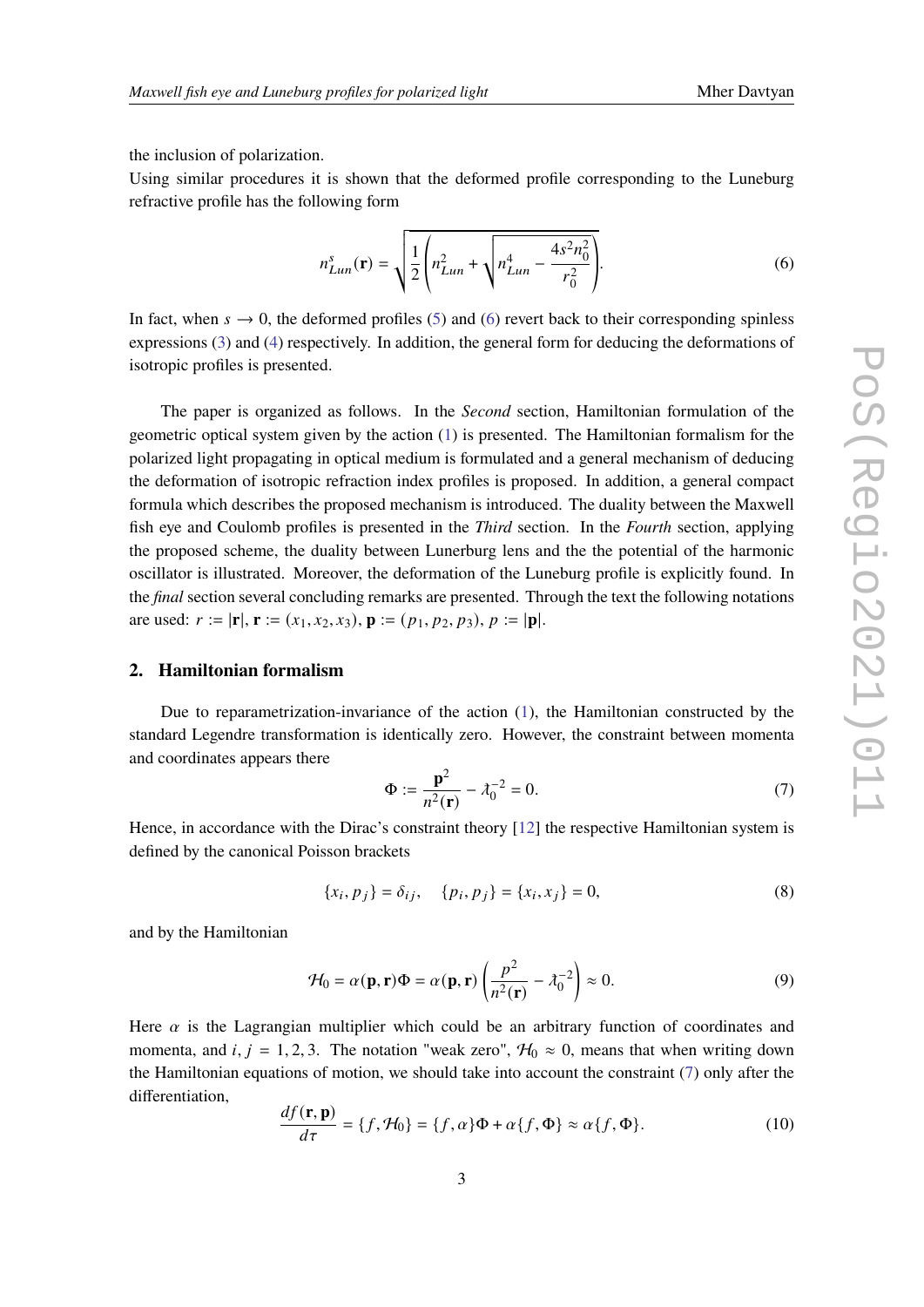The arbitrariness in the choice of the function  $\alpha$  reflects the reparametrization-invariance of [\(1\)](#page-1-3). For the description of the equations of motion in terms of arc-length of the original Euclidian space one should choose (see, e.g. [\[13\]](#page-8-7))

<span id="page-3-0"></span>
$$
\alpha = \frac{n^2(\mathbf{r})}{p + \lambda_0^{-1} n(\mathbf{r})}, \qquad \Rightarrow \quad \mathcal{H}_{\text{Opt}} = p - \lambda_0^{-1} n(\mathbf{r}). \tag{11}
$$

With this choice, the equations of motion take the conventional form [\[14\]](#page-8-8)

$$
\frac{d\mathbf{p}}{dl} = \lambda_0^{-1} \nabla n(\mathbf{r}), \qquad \frac{d\mathbf{r}}{dl} = \frac{\mathbf{p}}{p},
$$
(12)

where  $dl := \alpha(\mathbf{r}, \mathbf{p})d\tau$  is the element of arc-length. These equations describe the motion of a wave package with center coordinate **r** and momentum **p** in the medium with refraction index  $n(\mathbf{r})$ .

Assume we have the Hamiltonian system given by the Poisson bracket [\(8\)](#page-2-2) and by the Hamiltonian

<span id="page-3-2"></span>
$$
H = \frac{p^2}{g(\mathbf{r})} + V(\mathbf{r}).
$$
\n(13)

In accordance with the Mopertuit principle, after fixing the energy surface  $H = E$ , we can relate its trajectories with the optical Hamiltonian [\(9\)](#page-2-3) with the refraction index

<span id="page-3-1"></span>
$$
n(\mathbf{r}) = \lambda_0 \sqrt{2g(\mathbf{r})(E - V(\mathbf{r}))}.
$$
 (14)

Clearly, the optical Hamiltonian  $(9)$  (as well as the Hamiltonian  $(11)$ ) with the refraction index  $(14)$ inherits all symmetries and constants of motion of the Hamiltonian [\(13\)](#page-3-2). Canonical transformations preserve the symmetries of the Hamiltonians and their level surfaces. Hence, we are able to construct the physically non-equivalent optical Hamiltonians (and refraction indices) with the same symmetry algebra.

When taking into account light polarization we should add to the scalar Lagrangian  $L_0$  =  $\mathbf{p}\mathbf{r} - p + \lambda_0^{-1}n$  the additional term  $L_1 = -s\mathbf{A}(\mathbf{p})\mathbf{p}$ , where s is spin of photon, and **A** is the the vector-potential of "Berry monopole" (i.e. the potential of the magnetic (Dirac) monopole located at the origin of momentum space) [\[13\]](#page-8-7)

<span id="page-3-3"></span>
$$
\mathbf{F} := \frac{\partial}{\partial \mathbf{p}} \times \mathbf{A}(\mathbf{p}) = \frac{\mathbf{p}}{p^3}
$$
 (15)

From the Hamiltonian viewpoint this means to preserve the form of the Hamiltonian [\(9\)](#page-2-3) and replace the canonical Poisson brackets [\(8\)](#page-2-2) by the twisted ones

$$
\{x_i, p_j\} = \delta_{ij}, \qquad \{x_i, x_j\} = s\varepsilon_{ijk} F_k(\mathbf{p}), \qquad \{p_i, p_j\} = 0,
$$
 (16)

where *i*, *j*,  $k = 1, 2, 3$ , and  $F_k$  are the components of Berry monopole [\(15\)](#page-3-3). On this phase space the rotation generators take the form

<span id="page-3-4"></span>
$$
\mathbf{J} = \mathbf{r} \times \mathbf{p} + s \frac{\mathbf{p}}{p}
$$
 (17)

while the equations of motion read

$$
\frac{d\mathbf{p}}{dl} = \lambda_0^{-1} \nabla n(\mathbf{r}), \qquad \frac{d\mathbf{r}}{dl} = \frac{\mathbf{p}}{p} - \frac{s}{\lambda_0} \mathbf{F} \times \nabla n(\mathbf{r}), \tag{18}
$$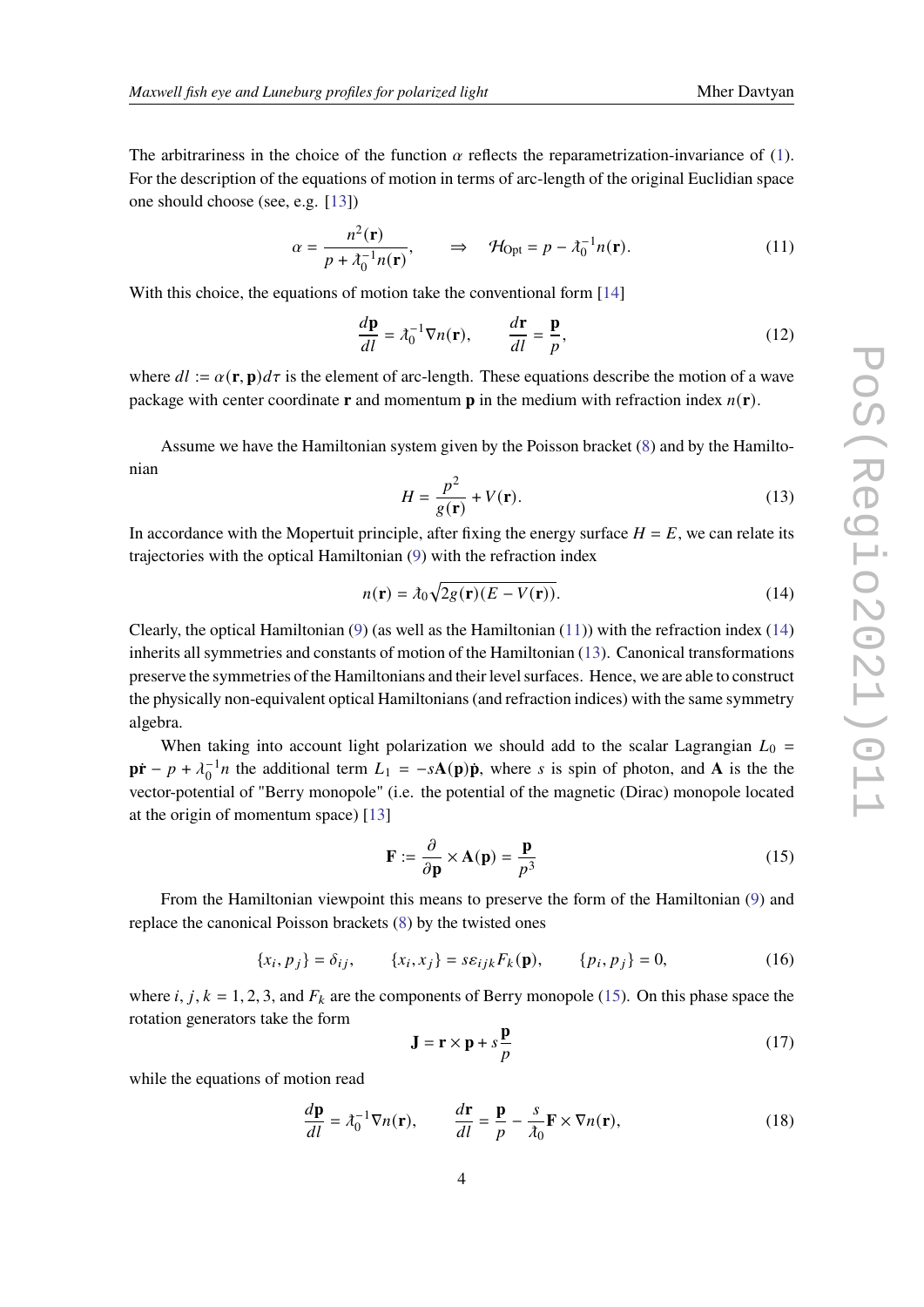However, the above procedure, i.e. twisting the Poisson bracket with preservation of the Hamiltonian, violates the non-kinematical (hidden) symmetry of the system. To get the profiles admitting the symmetries in the presence of polarization, we use the following observation [\[16\]](#page-8-9) (see [\[17\]](#page-8-10) for its quantum counterpart). Assume we have the three-dimensional rotationally-invariant system

$$
\mathcal{H}_0 = \frac{p^2}{2g(r)} + V(r), \qquad \{p_i, x_j\} = \delta_{ij}, \quad \{p_i, p_j\} = \{x_i, x_j\} = 0.
$$
 (19)

For the inclusion of interaction with magnetic monopole, we should switch from the canonical Poisson brackets to the twisted ones:

<span id="page-4-0"></span>
$$
\{p_i, x_j\} = \delta_{ij}, \qquad \{p_i, p_j\} = s\varepsilon_{ijk}\frac{x_k}{r^3}, \qquad \{x_i, x_j\} = 0.
$$
 (20)

The rotation generators then read

<span id="page-4-1"></span>
$$
\mathbf{J} = \mathbf{r} \times \mathbf{p} + s \frac{\mathbf{r}}{r} : \quad \{J_i, J_j\} = \varepsilon_{ijk} J_k. \tag{21}
$$

By modifying the initial Hamiltonian to

$$
\mathcal{H}_s = \frac{p^2}{2g(r)} + \frac{s^2}{2g(r)r^2} + V(r),\tag{22}
$$

we find that trajectories of the system preserve their form, but the plane which they belong to, fails to be orthogonal to the axis **J**. Instead, it turns to the constant angle

$$
\cos \theta_0 = \frac{s}{|\mathbf{J}|}.\tag{23}
$$

For the systems with hidden symmetries one can find the appropriate modifications of the hidden symmetry generators respecting the inclusion of the monopole field.

For applying this observation on the systems with polarized light, we should choose the appropriate integrable system with magnetic monopole, and then perform the canonical transformation [\(29\)](#page-5-0) which yields the Poisson brackets for polarized light [\(20\)](#page-4-0). Afterwards we need to solve the following equation

$$
r^{2} + \frac{s^{2}}{p^{2}} - 2g(p)(E - V(p)) = 0, \implies p = \frac{n_{inv}^{s}(r)}{\lambda_{0}}.
$$
 (24)

So, to preserve the qualitative properties of scalar wave trajectories for the propagating polarized light, we should replace it with the modified index  $n^{s}(r)$  which is the solution (with respect to p) of the following equation:

<span id="page-4-2"></span>
$$
p = \frac{1}{\lambda_0} n \left( \sqrt{r^2 + \frac{s^2}{p^2}} \right), \quad \Rightarrow \quad p = n^s(r), \tag{25}
$$

where  $s$  is polarization of light.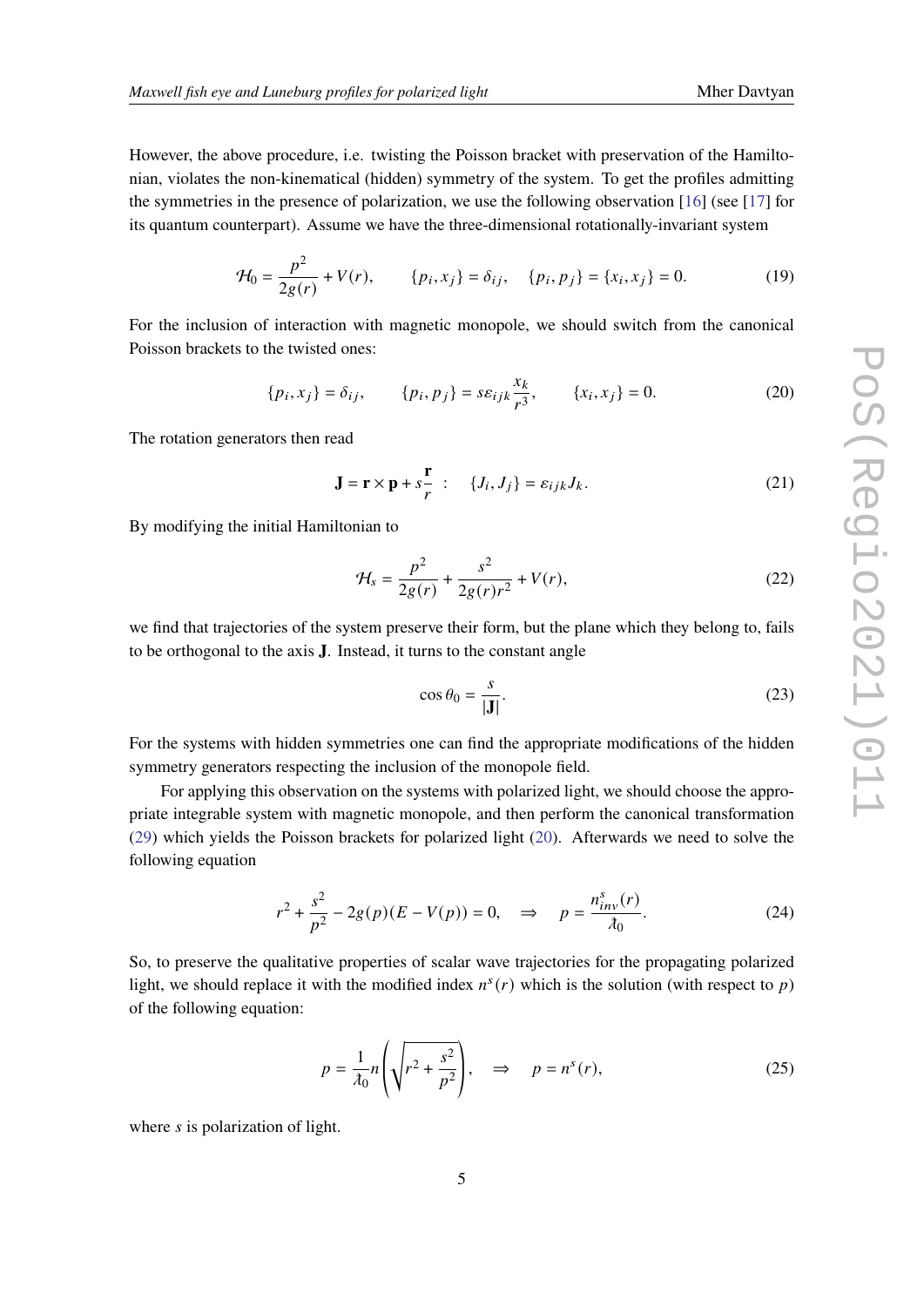#### **3. Coulomb-Fisheye duality**

The first illustration of the procedures described in the previous section is the relation between the Coulomb Hamiltonian which defines the so-called Coulomb refraction index profile and the free-particle Hamiltonian on the three-dimensional sphere, which defines the "Maxwell Fisheye" refraction index (see e.g. [\[15\]](#page-8-11)). Firstly, we fix the energy surface of the Coulomb Hamiltonian and get the respective refraction index

<span id="page-5-1"></span>
$$
H_{Coul} - E := \frac{p^2}{2} - \frac{\gamma}{r} - E = 0, \quad \Rightarrow \quad n_{Coul} = \lambda_0 \sqrt{2(E + \gamma/r)}, \qquad \text{where} \quad \gamma > 0. \tag{26}
$$

The constants of motion of the Coulomb problem (and of the respective optical Hamiltonian) are given by the rotational momentum and by the Runge-Lenz vector

<span id="page-5-2"></span>
$$
\mathbf{L} = \mathbf{r} \times \mathbf{p}, \qquad \mathbf{A} = \mathbf{L} \times \mathbf{p} + \gamma \frac{\mathbf{r}}{r}
$$
 (27)

which form the algebra

<span id="page-5-3"></span>
$$
\{A_i, A_j\} = -2\varepsilon_{ijk} H_{Coul} L_k, \quad \{A_i, L_j\} = \varepsilon_{ijk} A_k, \quad \{L_i, L_j\} = \varepsilon_{ijk} L_k.
$$
 (28)

Now, let us perform a simple canonical transformation,

<span id="page-5-0"></span>
$$
(\mathbf{p}, \mathbf{r}) \to (-\mathbf{r}, \mathbf{p}). \tag{29}
$$

As a result, the first equation in [\(26\)](#page-5-1) reads

$$
r^2 - \frac{2\gamma}{p} - 2E = 0 \quad \Rightarrow \quad p - \frac{2\gamma}{r^2 - 2E} = 0 \tag{30}
$$

Interpreting the second equation as an optical Hamiltonian, we get the refraction index profile known as the "Maxwell Fisheye" [\(3\)](#page-1-0) with the parameters  $\kappa$ ,  $n_0$  defined as follows

<span id="page-5-4"></span>
$$
\kappa := -\frac{1}{2E}, \qquad \frac{n_0}{\lambda_0} := 2\epsilon \kappa \gamma, \tag{31}
$$

where  $\epsilon = -\text{sgn}(r^2 + 1/\kappa)$ .

The integrals of motion [\(27\)](#page-5-2) result in the symmetry generators of the optical Hamiltonian with the Maxwell Fisheye refraction index

$$
\mathbf{L} \to \mathbf{L}, \quad \mathbf{A} \to \frac{\mathbf{T}}{2\kappa}, \quad \mathbf{T} = \left(1 - \kappa r^2\right)\mathbf{p} + 2\kappa(\mathbf{rp})\mathbf{r} = \left(2 - \frac{n_0}{n_{Mfe}(\mathbf{r})}\right)\mathbf{p} + 2\kappa(\mathbf{rp})\mathbf{r}.\tag{32}
$$

These integrals form the  $\mathfrak{so}(4)$  algebra for  $\kappa > 0$ , and  $\mathfrak{so}(1.3)$  algebra for  $\kappa < 0$ :

<span id="page-5-5"></span>
$$
\{L_i, L_j\} = \varepsilon_{ijk} L_k, \quad \{T_i, L_j\} = \varepsilon_{ijk} T_k, \quad \{T_i, T_j\} = 4\kappa \varepsilon_{ijk} L_k . \tag{33}
$$

Now, let us consider the Coulomb system with Dirac monopole which is known as "MICZ-Kepler system" [\[19\]](#page-8-12). It is defined by the twisted Poisson brackets [\(20\)](#page-4-0) and by the Hamiltonian

$$
H_{MICZ} = \frac{p^2}{2} + \frac{s^2}{2r^2} - \frac{\gamma}{r}.
$$
 (34)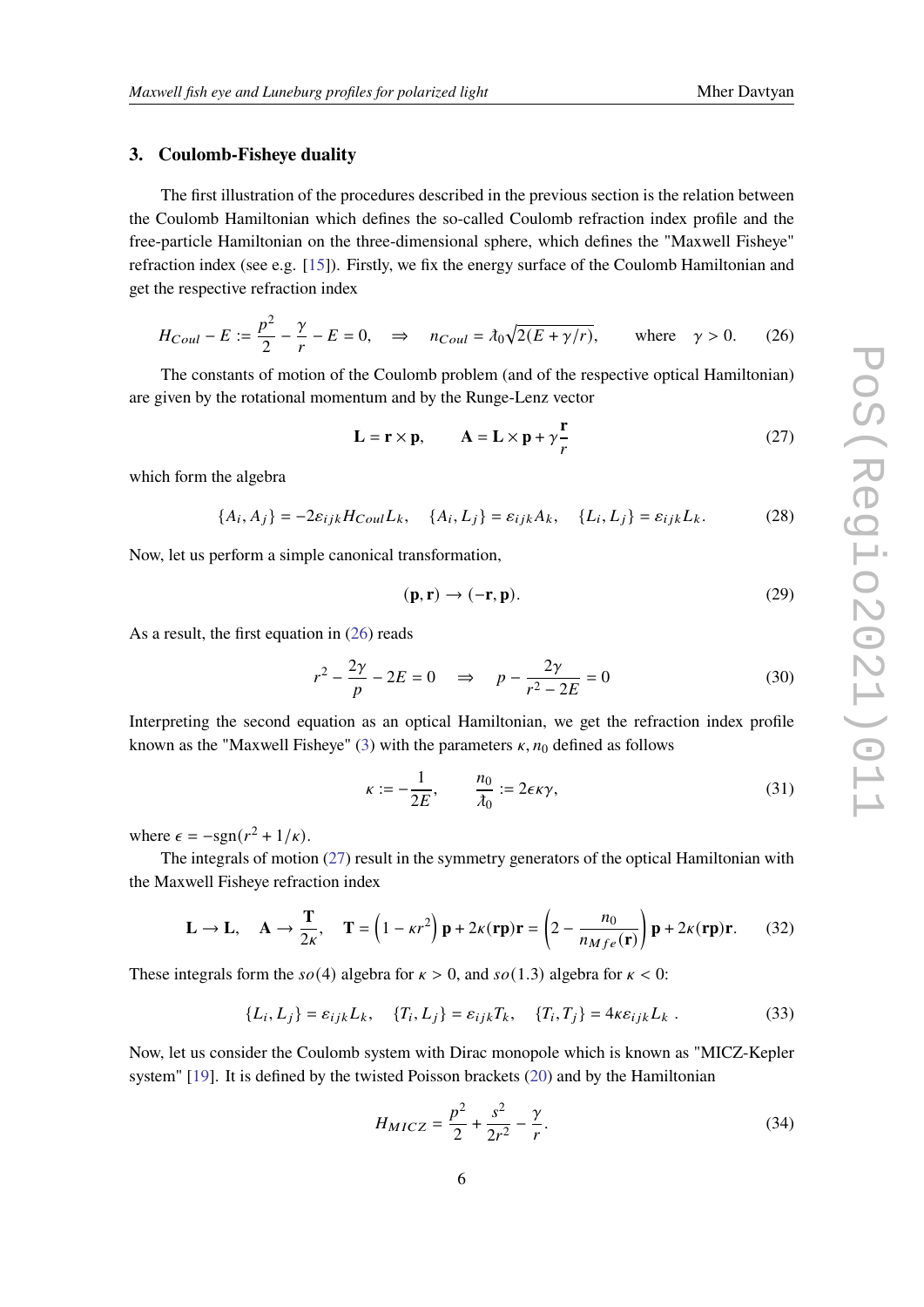Besides the conserved angular momentum [\(21\)](#page-4-1), this system has the conserved Runge-Lenz vector

<span id="page-6-0"></span>
$$
\mathbf{A}_s = \mathbf{J} \times \mathbf{p} + \gamma \frac{\mathbf{r}}{r},\tag{35}
$$

which form the following symmetry algebra [\(28\)](#page-5-3) (with the replacement  $(L, A) \rightarrow (J, A_s)$ ). After performing canonical transformation [\(29\)](#page-5-0), we get

$$
H_{MICZ} = E \quad \Leftrightarrow \quad r^2 + \frac{s^2}{p^2} - \frac{2\gamma}{p} - 2E = 0. \tag{36}
$$

Solving this quadratic (on  $p$ ) equation, we get the refraction index given by the expression [\(5\)](#page-1-1), where the notation  $(31)$  is used.

The rotation generator [\(21\)](#page-4-1) transforms to [\(17\)](#page-3-4), and the Runge-Lenz vector [\(35\)](#page-6-0) transforms to  $\mathbf{T}_s/\kappa$ , where

$$
\mathbf{T}_s = \left(2 - \frac{n_0}{n_{Mfe}^s(\mathbf{r})}\right) \mathbf{p} + 2\kappa(\mathbf{r}\mathbf{p})\mathbf{r} + \frac{2\kappa s}{n_{Mfe}^s(\mathbf{r})}\mathbf{J}.
$$
 (37)

Along with [\(17\)](#page-3-4), these generators form the symmetry algebra of the original Maxwell Fisheye profile [\(33\)](#page-5-5) (where  $(L, T)$  are replaced by  $(J, T_s)$ .

#### **4. Oscillator-Luneburg duality**

Another interesting illustration of the scheme, proposed at the end of the first section, is the duality between the refractive profile corresponding to the well-known Luneburg lens and the Hamiltionian of the harmonic oscillator. Assume we have the Hamiltonian of the harmonic oscillator in presence of the magnetic monopole. So, we have  $V(\mathbf{r}) = \omega^2 \mathbf{r}^2/2$  and hence the Hamiltonian reads

<span id="page-6-1"></span>
$$
H = \frac{p^2}{2} + \frac{\omega^2 r^2}{2} + \frac{s^2}{2r^2}
$$
 (38)

As described in the first section, after fixing the energy surface  $H = E$  of the Hamiltonian [\(38\)](#page-6-1) and performing the canonical transformation [\(29\)](#page-5-0) we arrive to the following equation:

<span id="page-6-2"></span>
$$
r^2 + \omega^2 p^2 + \frac{s^2}{p^2} - 2E = 0
$$
 (39)

By solving the equation  $(39)$  in terms of p, we interpret the solution as the deformed refractive index profile in the optical Hamiltonian. Introducing the notations

$$
r_0^2 := E, \qquad n_0 := \frac{r_0}{\omega}, \tag{40}
$$

we arrive to the final form of the deformed Luneburg profile

$$
n_{Lun}^s(\mathbf{r}) = \sqrt{\frac{1}{2} \left( n_{Lun}^2 + \sqrt{n_{Lun}^4 - \frac{4s^2 n_0^2}{r_0^2}} \right)}.
$$
(41)

Obviously, the above presented expression for the deformed Luneburg profile in the limit  $s \to 0$ transforms to Eq.[\(4\)](#page-1-2).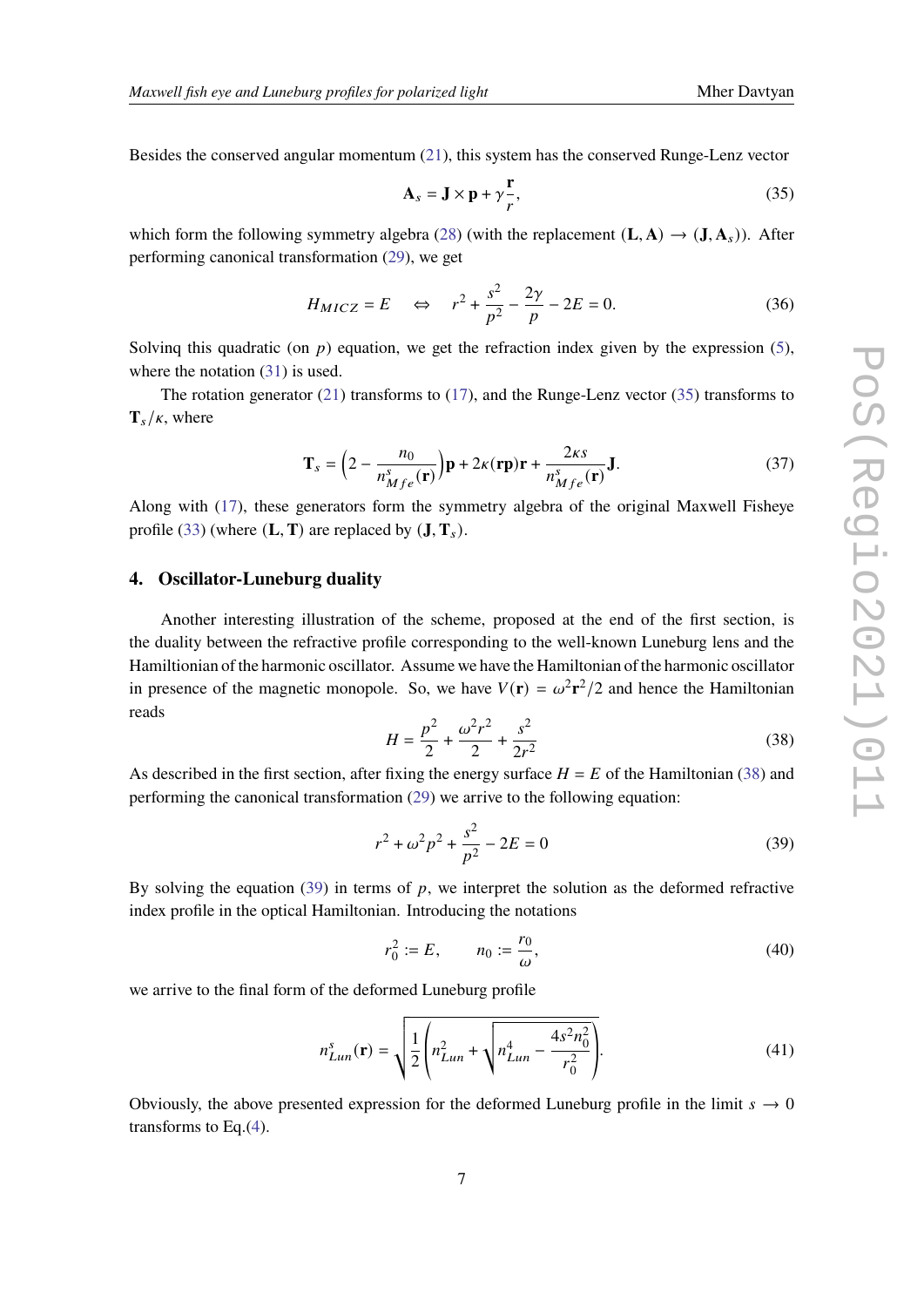

**Figure 1:** Luneburg refraction index profile for  $s = 0$  and  $s = 1$  when  $n_0 = 1.5$ ,  $r_0 = 5$ .

### **5. Concluding Remarks**

In this paper, the results regarding the Maxwell Fisheve profile obtained in [\[11,](#page-8-13) [18\]](#page-8-5) were reviewed. In addition, a general mechanism of finding the deformed versions of different refractive profiles were proposed. Using the proposed scheme, the expressions of deformed profiles for the Maxwell Fisheye and Luneburg profiles were found. The properties of the deformed profiles were examined. For the deformed Luneburg profile the refractive index notably differs from the initial profile at the vicinity of  $r \sim r_0$ . The proposed modification scheme is applicable for any isotropic refraction index  $n(r)$ , see [\(25\)](#page-4-2). Proposed deformation preserves the additional symmetries of the system (if any), and thus, guarantees the closeness of trajectories of polarized light.

#### **Acknowledgements**

I very much appreciate the financial support from Armenian Committee of Science, Projects No. 20AA-1C012 and 21AG-1C062. I also thank my academic supervisors Zh. Gevorkian and A. Nersessian for co-authoring the papers that are included in this review.

### **References**

- <span id="page-7-0"></span>[1] V. I. Arnold, *Mathematical methods in classical mechanics*, Graduate Texts in Mathematics, Vol. 60 (Second edition), 1989, Springer-Verlag, New York
- <span id="page-7-1"></span>[2] J. Pendry, D. Schurig, and D. Smith, *Controlling electromagnetic fields*, Science **312**, 1780 (2006).
- [3] U. Leonhardt, *Optical conformal mapping*, Science **312**, 1777 (2006);
- <span id="page-7-2"></span>[4] U. Leonhardt, *Notes on conformal invisibility devices*, New J. Physics,**8**, 118 (2006).